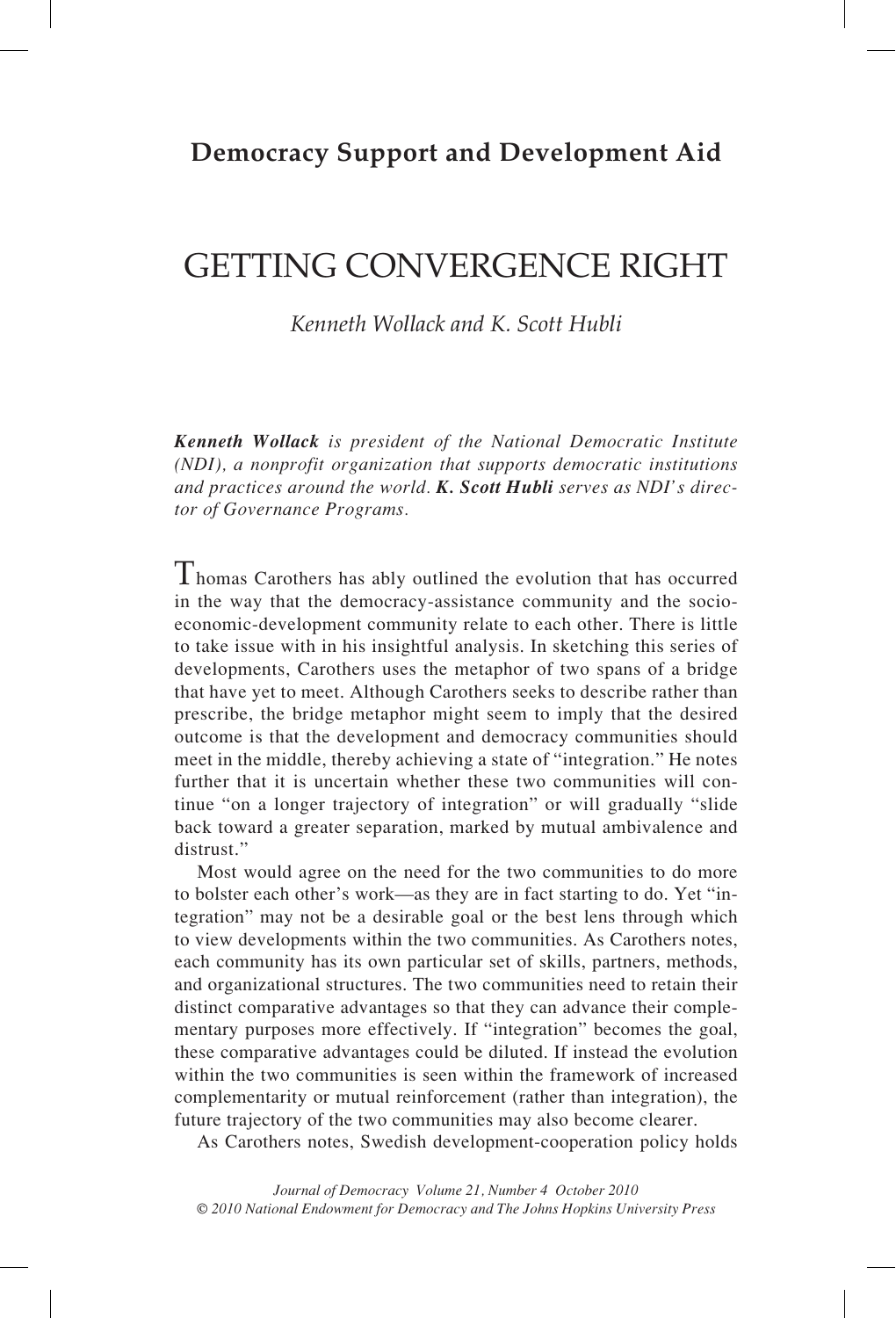that poverty is "not only about inadequate socioeconomic development and material security; it is also about lack of political power at [the] individual level and the inability of citizens to influence decisions that affect their lives."1 Looked at in this way, the two communities simply address two sides of the same coin, with the democracy-assistance community working to strengthen political inclusion and the ability of citizens to have a say in how they are governed, and the economic-development community working to strengthen socioeconomic inclusion and the expansion of individual choice through socioeconomic development. Both communities share the same overall goal—namely, to expand the rights and opportunities that citizens have with respect to their own lives. At a basic level, both communities are concerned with how people live and how they are treated. While this broader view of poverty has yet to gain universal acceptance, it does provide a useful framework for helping the democracy and development communities to work together in a mutually reinforcing manner.

It is only when human development is viewed in exclusively socioeconomic terms that the objectives of the two communities seem to diverge. When things are framed so narrowly, the ensuing discussion threatens to bog down in stale debates on whether or not democracy is helpful to economic development.<sup>2</sup> Mention of the success of the "Chinese model" at lifting people out of poverty (a hardy perennial in the rhetoric of authoritarian regimes) is parried by references to India's and Indonesia's ability to enjoy both democracy and development at the same time. The Ugandan example of development without democracy is met with the Zimbabwean or Burmese counterexample wherein the lack of democratic political progress has caused substantial economic damage.3

These discussions often do little to advance understanding, and poorly reflect the views of the citizens whom both communities seek to serve. We have found, in public-opinion surveys and in our own work over the past quarter-century, that citizens across the globe reject the false choice between economic and democratic development. As former U.S. secretary of state Madeleine Albright puts it, "People want to eat and to have a say in how they are governed." The desire for improved economic opportunities often coexists with the desire for a stronger political voice. And in today's interdependent world, citizens will not indefinitely postpone the latter for the former, regardless of academic debates about whether and how to "sequence" the two.

## **Getting Rid of Outdated Stereotypes**

Carothers depicts some of the stereotypes that the two communities have at times harbored about each other. He also notes how these stereotypes have weakened as the communities have evolved. In policy debates as in life, there is often a lag between reality and perceptions about real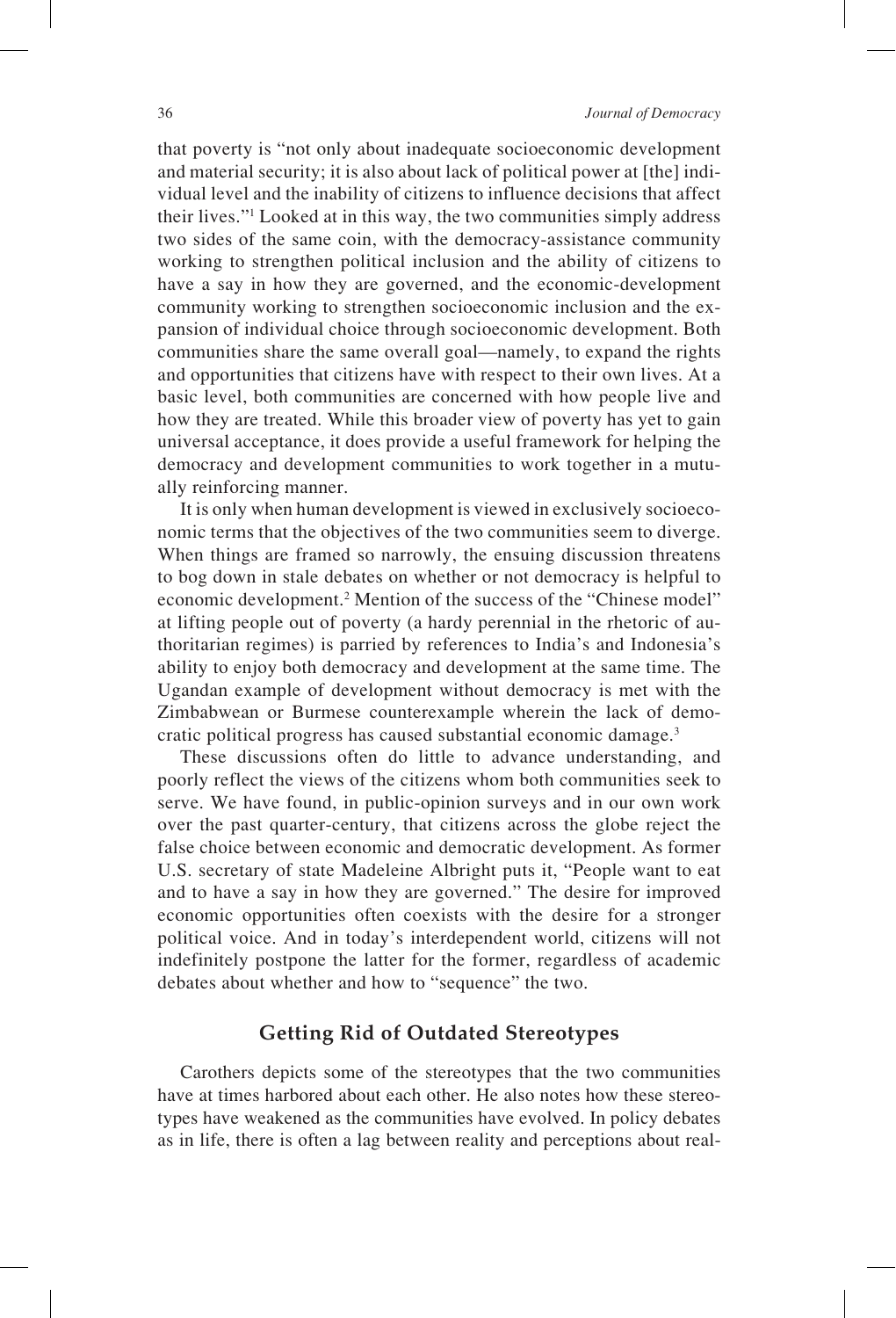ity. Insofar as either community still clings to outdated stereotypes, these need to be abandoned and replaced with more nuanced understandings of what the two communities do and why they do it.

It should not be surprising that the democracy community, in its early years, paid scant attention to questions of economic development.<sup>4</sup> In size, capacity, and knowledge, the socioeconomic-development community dwarfed the new field of democracy support. To provide one point of reference, in 1988, shortly before the tearing-down of the Berlin Wall, the National Democratic Institute (NDI) had a mere eighteen employees worldwide. The rest of the democracy community—with a few exceptions such as the U.S. labor movement and the German *Stiftungen*—was similarly in its infancy. In the period of democratic euphoria that stretched from the destruction of the Berlin Wall in 1989 to South Africa's first postapartheid elections in 1994, organizations such as NDI grew but often struggled to respond to the volume of requests for assistance from dozens of countries that were embarking upon transitions toward democracy. Our lack of engagement with issues of political economy (or "delivering on democracy") was due less to ambivalence than to the nature of the requests from our partners, who were understandably focused on political change and democratic institution-building.

Although the rapid pace of democratic progress led many in the democracy community to hope that progress toward fuller democracy would be more direct and continuous than has been the case, many also recognized that progress would be far from linear. As the late Bronisław Geremek, the former Polish foreign minister and Solidarity leader, warned in his opening address to the first meeting of the Community of Democracies, held in Warsaw in June 2000, "democracy is by no means a process that goes from triumph to triumph." Moreover, despite the natural optimism of the democracy community, the caricature of the naïve political operative sharing the U.S. experience abroad regardless of "ethnic or religious composition, political history, or political culture" long ago ceased to have any validity, if indeed it ever did.

Today, by way of example, NDI's staff comprises mainly people from countries other than the United States. They represent some 88 nationalities and speak more than a hundred languages. Staffers who are host-country nationals, with all the in-depth local knowledge that this implies, play vital roles in our programs. Most of NDI's senior country directors have well over a decade of experience in international political development. The democracy community's approach is far more multilateral than bilateral, and draws on a web of international relationships to facilitate regional and South-South cooperation. As the democracy community's capacity has grown over the last two decades, it has been able to address newer democratization challenges, including strengthening the ability of democratic political systems to improve the quality of life for citizens or "helping democracy deliver." This has involved deep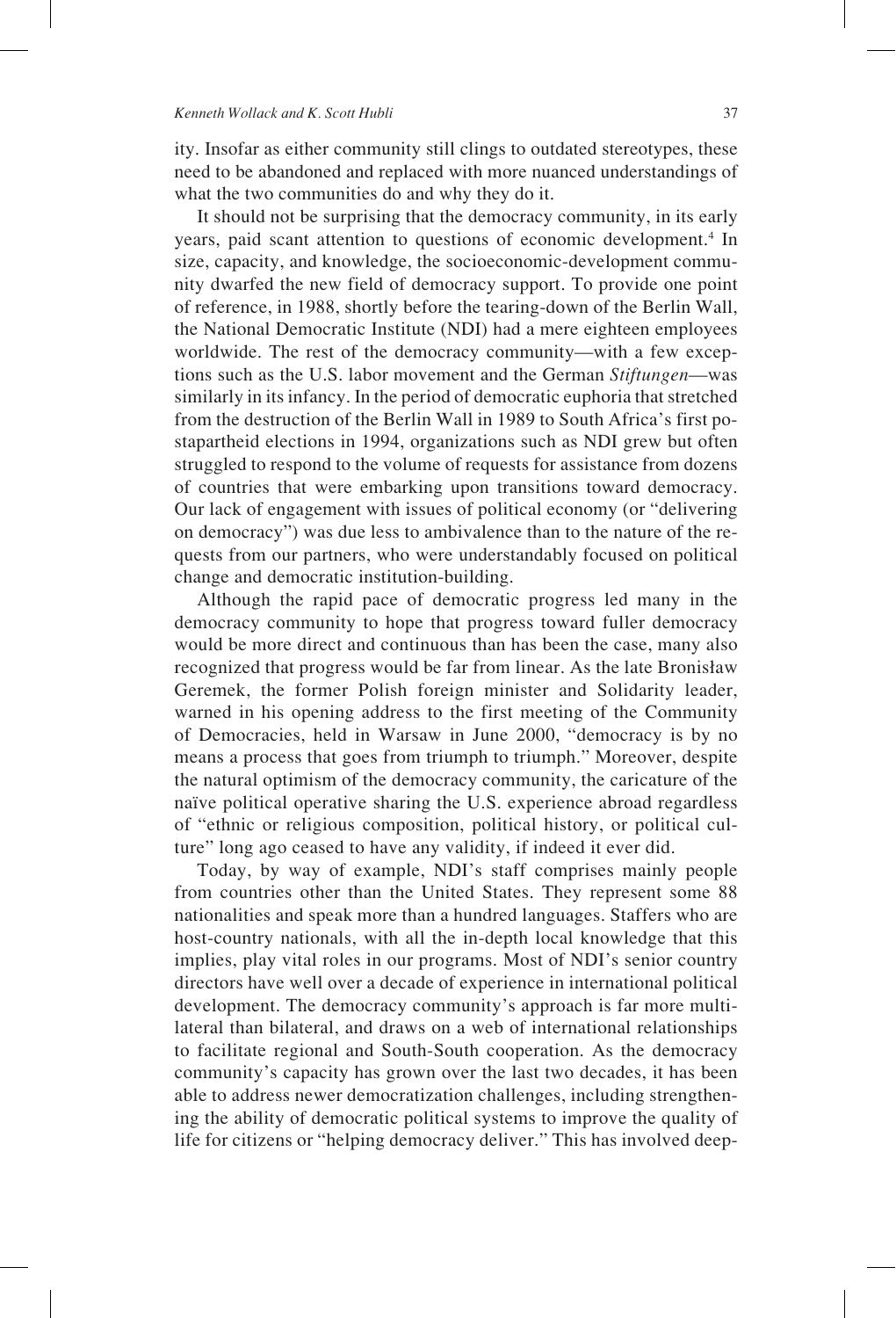er engagement on a broad range of issues relating to political economy, including decentralization, political finance, and extractive-industries transparency.

If stereotypes of the early democracy community bear little relation to today's reality, the same is true of stereotypes of development specialists as "calculator-wielding economists" who neither know nor care about political dynamics. Here again, Carothers accurately describes how the divide has narrowed substantially in recent years. Like several of its peers in the ranks of democracy-assistance organizations, NDI has developed close ties to many economic-development partners, including the UN Development Programme (UNDP) and the World Bank Institute (WBI). For example, NDI has engaged in long-term partnerships with UNDP (which now spends roughly 35 percent of its budget on democratic governance) and the UN Development Fund for Women (UNIFEM) on issues relating to women's political participation. Similarly, in its collaboration with the UNDP and WBI on parliamentary development, the partners are able to draw on their respective comparative advantages—the democracy-assistance community works directly with politicians on issues such as constituency relations as well as relations both within and among parties, while the development community has tended to support nonpartisan parliamentary-staff development and the sharing of technical policy expertise. Collaboration between the two communities has continued to increase at the country level on matters such as educating political parties and elected officials regarding the finer points of development issues.

## **Increasing the Focus on Political Economy**

When it comes to political economy, both communities can continue to learn from each other. Although the development community has increasingly come to grasp that "politics matters," its practical focus is still often at the project level—a matter of figuring out whether cabinet minister X will back development project Y—rather than how the political system as a whole shapes the incentive structure governing economic development. Happily, however, that larger awareness is becoming increasingly widespread.

Sustaining socioeconomic development over the long term requires a political system whose incentive structures make it more likely that responsive, reform-minded, accountable politicians will become ministers in the first place. It requires governments that have the popular support and legitimacy to sustain development policies over the long term. It also requires mechanisms for orderly alternation in power in order to reduce the incentives for corruption that inevitably affect governments with no fear of losing office. It requires strengthened policy-development and evaluation capacity within political parties and intermediary political in-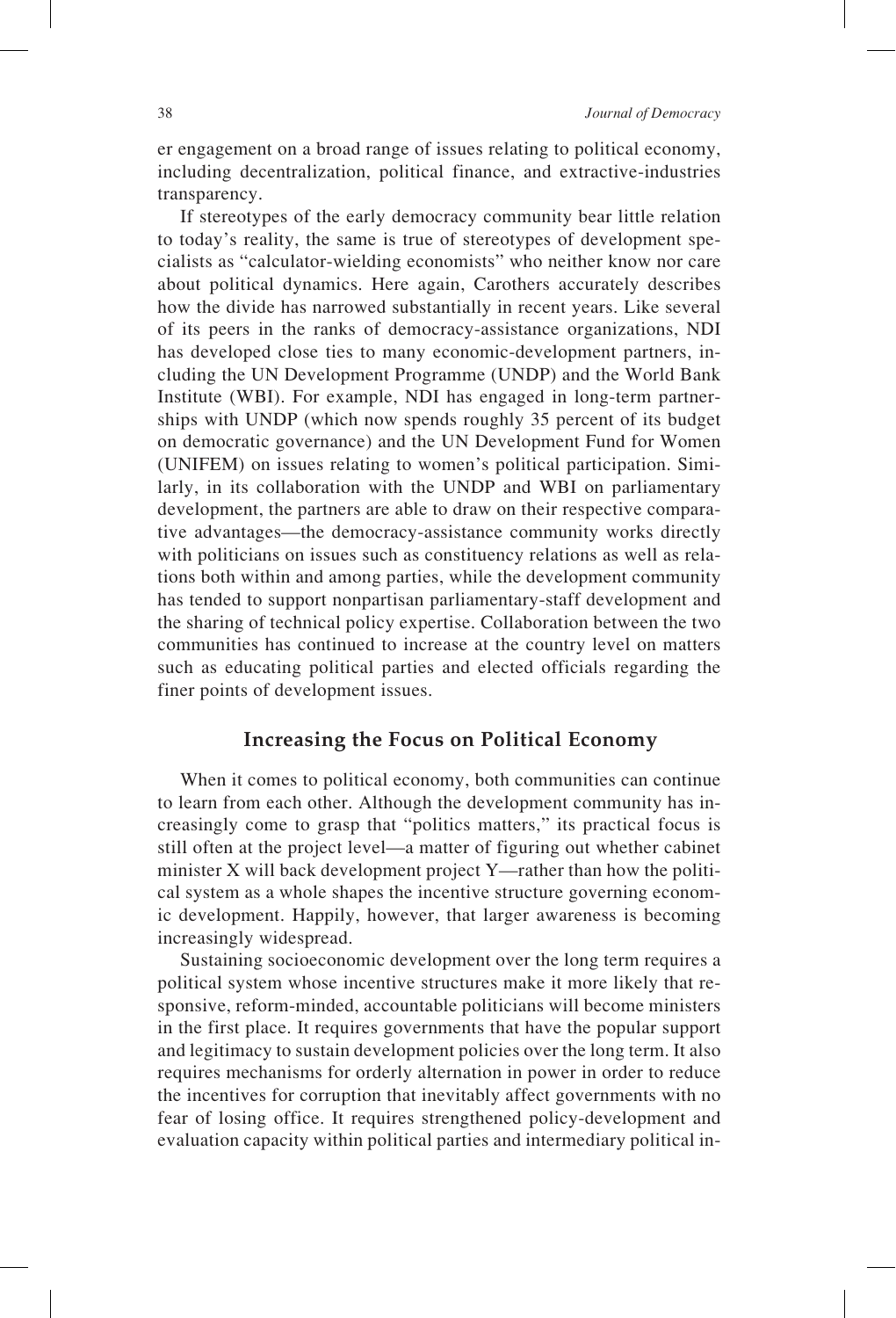#### *Kenneth Wollack and K. Scott Hubli* 39

stitutions in order to help raise the level of political discourse. It requires effective legislatures—with significant roles for opposition voices and the means to build broader consensus on development policy—in order to avoid policy reversals if governments turn over. It requires greater voice and power for citizens, including women, young people, and historically marginalized communities, in order to complement increased economic empowerment with increased political participation.

Both communities can continue to learn from each other on issues of political economy. Building on the early work done by the U.S. Agency for International Development in incorporating democracy components into its development-assistance portfolio, a number of bilateral donors have helped to advance the use of political-economy approaches in development. The challenge, as Carothers points out, is to continue to move these approaches beyond assessments to the operational and programmatic level. Here, too, there are signs of progress.

The democracy community has long been aware of the dangers that can be present in weak democratic states—corruption, the capture of the state by kleptocratic elites, increasing income inequality, the use of identity politics by politicians to inflame ethnic or religious tensions, irresponsible populism, the use of state resources for patronage and to retain power, and the like. Yet democracy has no monopoly on these ills, and the democracy-assistance community believes that the answer to these challenges is not less democracy, but better democracy. As this community's capacity has grown, it has increasingly been able to draw on its ties to political leaders, parties, and a politically active civil society in order to address these types of challenges.

Carothers refers to several examples from NDI's work to illustrate the types of programs that can leverage the comparative advantages of the democracy community in order to deepen democratic processes and improve economic outcomes at the same time. In Peru, NDI partnered with local and international health experts to share information with eighteen political party partners on how they could improve their party platforms on health issues, how they could better communicate these positions to the public, and how they could better monitor health-care policy. In the lead-up to Peru's 2006 elections, four parties for the first time included health platforms in their campaigns, and sixteen parties signed a public accord on health policy that set the tone for future health-care legislation and the 2009 law significantly improving access to health care in Peru.

In Indonesia, where roughly 40 percent of the national budget is allocated to subnational levels of government, NDI has worked with local civic groups to help improve capacity to monitor local budgeting. In East Java's Lamongan Regency, scrutiny of budget data by villagers led to the exposure and dismantling of an illegal fees syndicate that had diverted 7 million rupiah from each local school as a facilitation payment for release of annual funding. In a number of countries, NDI has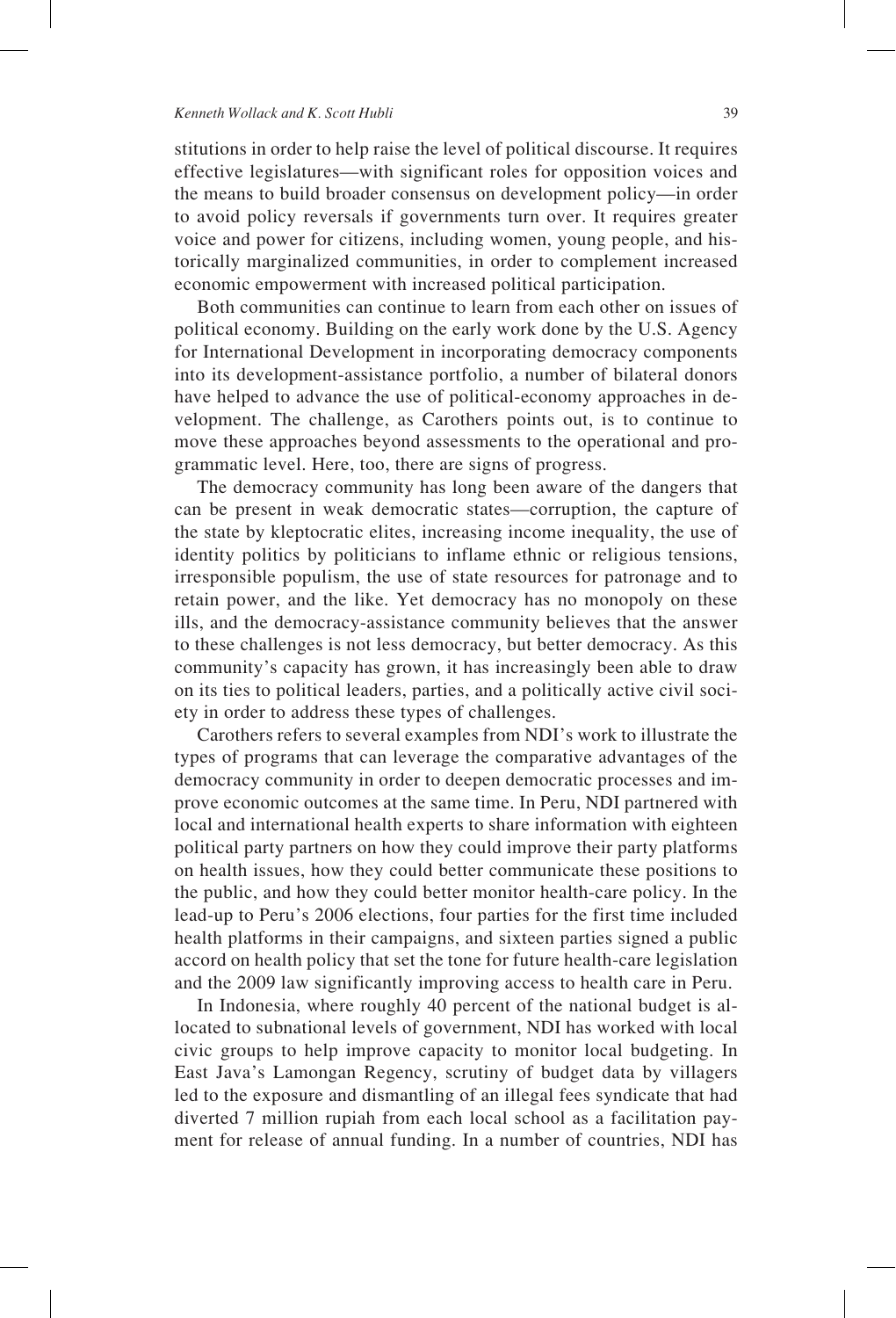worked with legislators to build their policy literacy regarding extractive industries. Efforts have included publishing a guidebook for legislators; supporting visits by lawmakers to communities affected by mining, drilling, or other extractive methods; and helping to develop strategies for improving parliamentary oversight of the extractive sector.

Beginning in 1998, NDI helped to found and nurture 179 local "initiative committees" (ICs) throughout Haiti. Involving 3,580 civic groups and about 35,000 people, the ICs have proven themselves instrumental in working with local governments to build clinics, schools, and roads; replant forests to tame erosion; improve water quality; provide education about HIV/AIDS; and promote tourism. Since the massive January 2010 earthquake, the ICs have formed a network of information centers devoted to assisting humanitarian and reconstruction efforts.

At least with respect to NDI, this greater focus on political economy and "delivering on democracy" grew out of a sense that democracy advances best not where it is just formally adopted, but where it is regularly "practiced." Efforts to help democracy "deliver" emphasize the practice of democracy, and practice makes democracy stronger.

People involve themselves in political processes so that those processes will address issues they care about. In authoritarian environments, this is often seen in activists' brave efforts to organize around democracy and human-rights issues; in nascent democracies, it is commonly a matter of organizing around quality-of-life or economic-development issues. Closer linkages between socioeconomic issues and democracy assistance have not only led to improved development outcomes, but have also promoted the growth of a more democratic political culture—by engaging citizens and political actors in the "practice" of democracy.

## **Taking Country Ownership Seriously**

Both the democracy-support and the economic-development communities strongly back the concept of "country ownership" of programs, and believe that it increases the likelihood that outside assistance will meet local needs and prove sustainable over the long term. Yet debates arise over how best to apply this concept in practice. These disagreements may offer insight into the differing perspectives of the two communities, as well as indicate that this is an area where additional dialogue may be helpful. From the democracy community's perspective, "country ownership" at times runs the risk of becoming inadvertently conflated with "government-ministry ownership" or, in extreme cases, even with ownership by a narrow ruling elite.<sup>5</sup>

The distinction that the democracy community draws between "country" and "government" ownership does not necessarily stem from an inherent distrust of government or a tendency to view governments "more as the problem than as the solution." It is does, however, spring from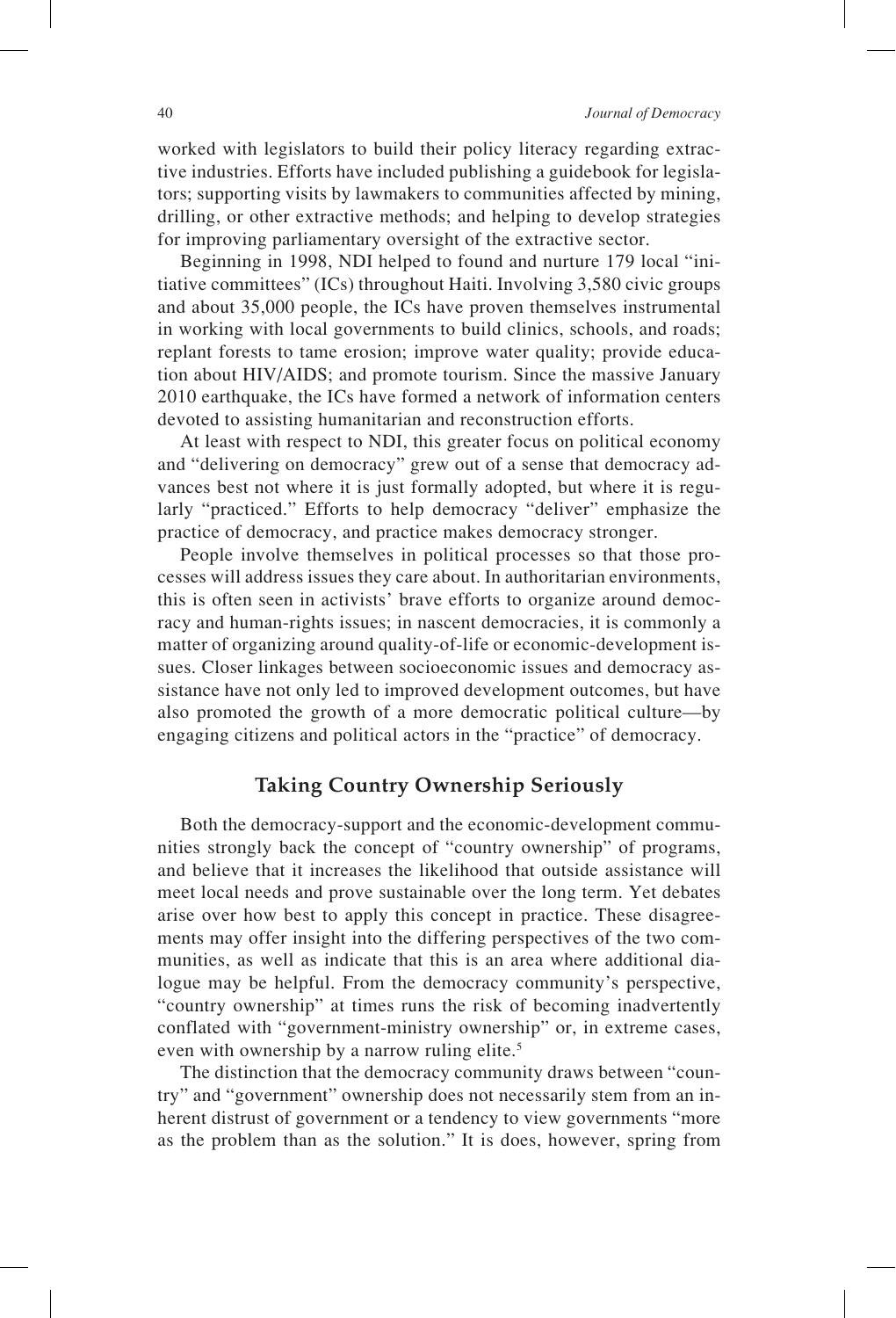#### *Kenneth Wollack and K. Scott Hubli* 41

the view that country ownership is a matter of degree. In general, the greater the country's democratic deficits, the less effective the country's government is likely to be in expressing country ownership on behalf of its citizens. Finally, the distinction also reflects a belief that the goal of foreign assistance should be to help build strong societies, not just strong state institutions.

By boosting the congruence between government priorities and what citizens want, the democracy-assistance community can strengthen the economic-development community's ability to deepen country—rather than government—ownership. Moreover, where the economic-development community has sought to facilitate consultations with civil society on development projects, it is important that these consultations not be allowed to displace the long-term strengthening of formal representative institutions such as parliaments and political parties. For donors to bring government and civil society together for consultations is fine, but this should not supplant the constitutional political process.

Both communities need to recognize that their work is interrelated that economic-development activities are never completely neutral politically, and that weaknesses in nascent democratic systems can make socioeconomic development harder to achieve in the short term. Both communities need to work collaboratively wherever possible; but at a minimum, they need to be sensitive to the threat of unintended negative impacts.

The concept of "do no harm" is well understood in the context of delivering humanitarian or economic aid in a conflict region—that care needs to be taken to ensure that well-intentioned efforts to deliver humanitarian assistance do not inadvertently help to fuel the conflict that has created the humanitarian crisis in the first place. A similar concept of "do no democratic harm" may be worth considering with respect to nonhumanitarian economic-development assistance. For unless adequate safeguards are put in place, there is a risk that economic-development assistance can be diverted to uses for which it was never intended or otherwise end up hampering democratic development. The concept of "do no democratic harm" would appear to have utility even where mandate restrictions (on World Bank assistance, for example) prevent an organization from taking an active role in advancing democratic development.

When new economic-development assistance to a particular country is in the offing, the democracy and development communities should talk to each other to make sure that the fresh injection of aid will not have a negative impact on the country's democratic development. In practice, this will often mean taking steps to keep aid resources from being diverted into patronage networks, from being doled out by the government with political favoritism in mind, from being used in furtherance of repression or political exclusion, or from bolstering pro